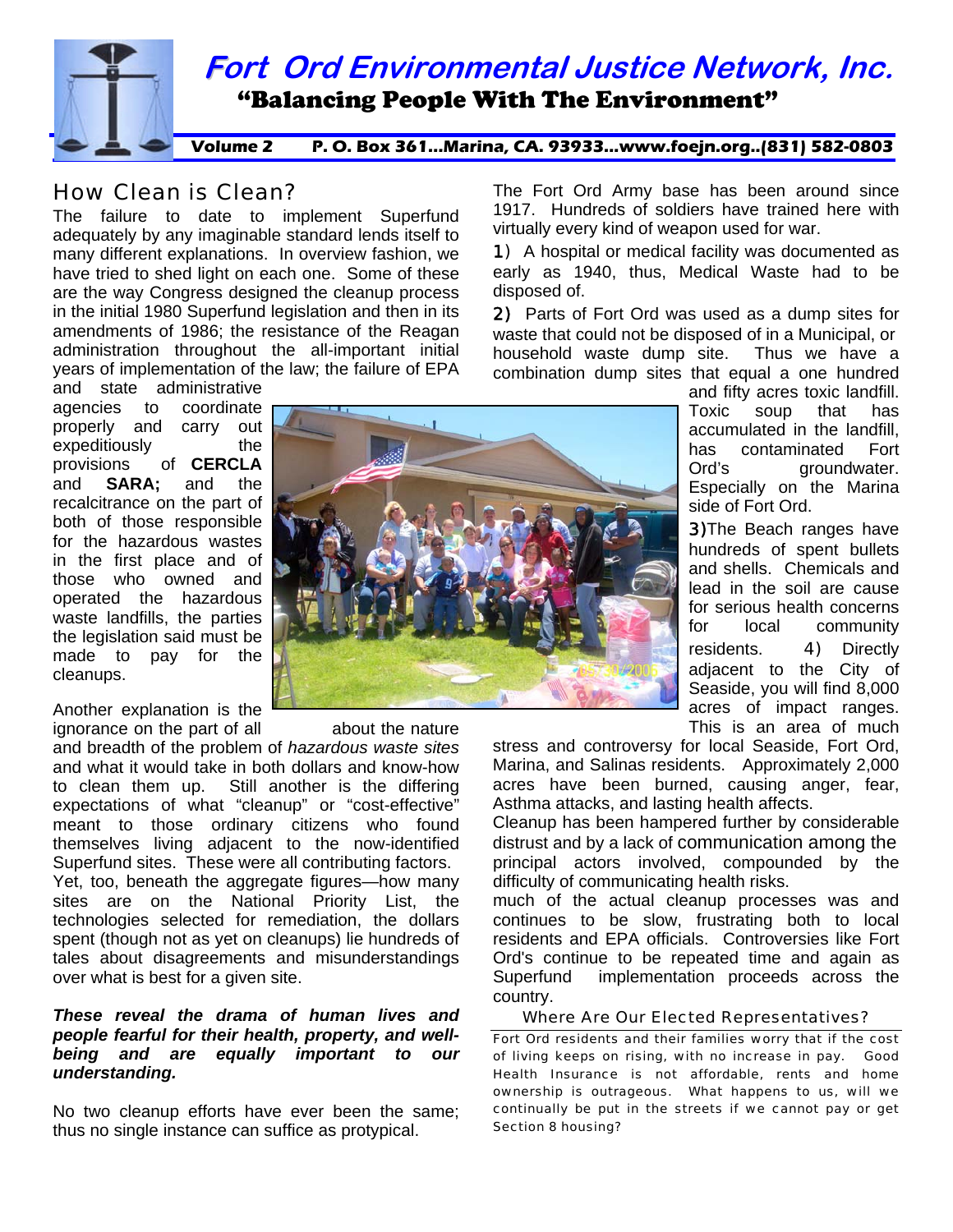**Fort Ord Environmental Justice Network, Inc.** 

**Volume 2 P. O. Box 361...Marina, CA. 93933...www.foejn.org..(831) 582-0803** 

"Balancing People With The Environment"

# **Opinion Column**

# *Voice of an impacted community member:*

*The Army needs to recognize that environmental justice issues are of serious concern of the community, and that many residents are concerned that they will not get adequate health care, due to the high cost of health insurance, most economic* 

*benefits do not include this section of the population. They are not privileged to the benefits that developing Fort Ord might bring. The current Community Relations Plan does not adequately address these very real community concerns. Listening is important, but action is extremely important.* 

*The Army's current Community Relations Plan methods are not effectively reaching the* 

*general public, especially communities of color and the low-income communities. The processes and procedures of clean-up and economic recovery are not respectful of the local, impacted residents. This is blatantly demonstrated by the low community attendance at cleanup related events. The Army must consider advertising in media other than locallyoriented daily newspapers. Too, churches and schools are among locations to be considered at which community members might be effectively reached and contacted to give information or to receive feedback. Door to door contact within locally impacted community members is an effective manner in which to involve disenfranchised, minority and low income residents.* 

*Further, community members respond when their voices are heard, when the subjects are relevant, when the residents are notified well in advance with regard to the date and time of scheduled meetings, and when these meetings are held in a location convenient to concerned residents. I and other community members have repeatedly voiced concerns about health effects from smoke and toxins; and, at the same time having to deal with severe economic hardships. High cost housing, low wages, no meaningful job training, no good affordable health care.* 

*A Peninsula Resident* 

# Health Alert:

## Vaccines and Autism

Until about 1989 pre-school children got only 3 vaccines (polio, DPT, MMR). By 1999 the CDC

Recommended a total of 22 vaccines to be given before children reach the  $1<sup>st</sup>$  grade, including Hepatiits B, which is given to newborns within the first 24 hours of birth. Many of these vaccines contained mercury. In the 1990s approximately 40 million children were injected with mercury-containing vaccines. The cumulative amount of mercury being

given to children in this number of vaccines would be an amount 187 times the EPA daily exposure limit. Between 1989 and 2003, there has been an explosion of autism. According to the National Autism Foundation the incidence of autism went from about 1 in 2,500 children to an alarming 1 in every 166. Currently there are more than a half million children in the U.S. that have autism. As a

precautionary measure the American Academy of Pediatrics and U.S. Public Health Service in 1999 recommended the removal of thimerosal from most childhood vaccines.

# Making the Most of the Community Meetings

## How to Verbalize Your Needs/Concerns

The regulators are there to serve you. You will get a quicker and more direct response if you pose a suggestion or comment rather then a question. Commenting is not a conversation. Rather, you are telling the recipient of your comments what to do. If you want to be nice, say please, and then tell them what to do.

## Why You Should Avoid Asking Questions

When you ask a question, you give the recipient an out. Recipients want to make as few changes as possible. They either ignore questions completely or answer them in their head. Sometimes you can see their lips silently forming the answer. It is almost impossible to get anything on paper. When you have a question, it really means that either **(1)** the text is unclear, or **(2)** you have a problem with something that is or is not stated.

## Be Respectful – These suggestions apply to both Regulators and Local community

## residents

Your comments should always be respectful, even if the statements are ill-conceived, unintelligible gibberish, someone worked to prepare it. It is not the intent of community members to alienate anyone, but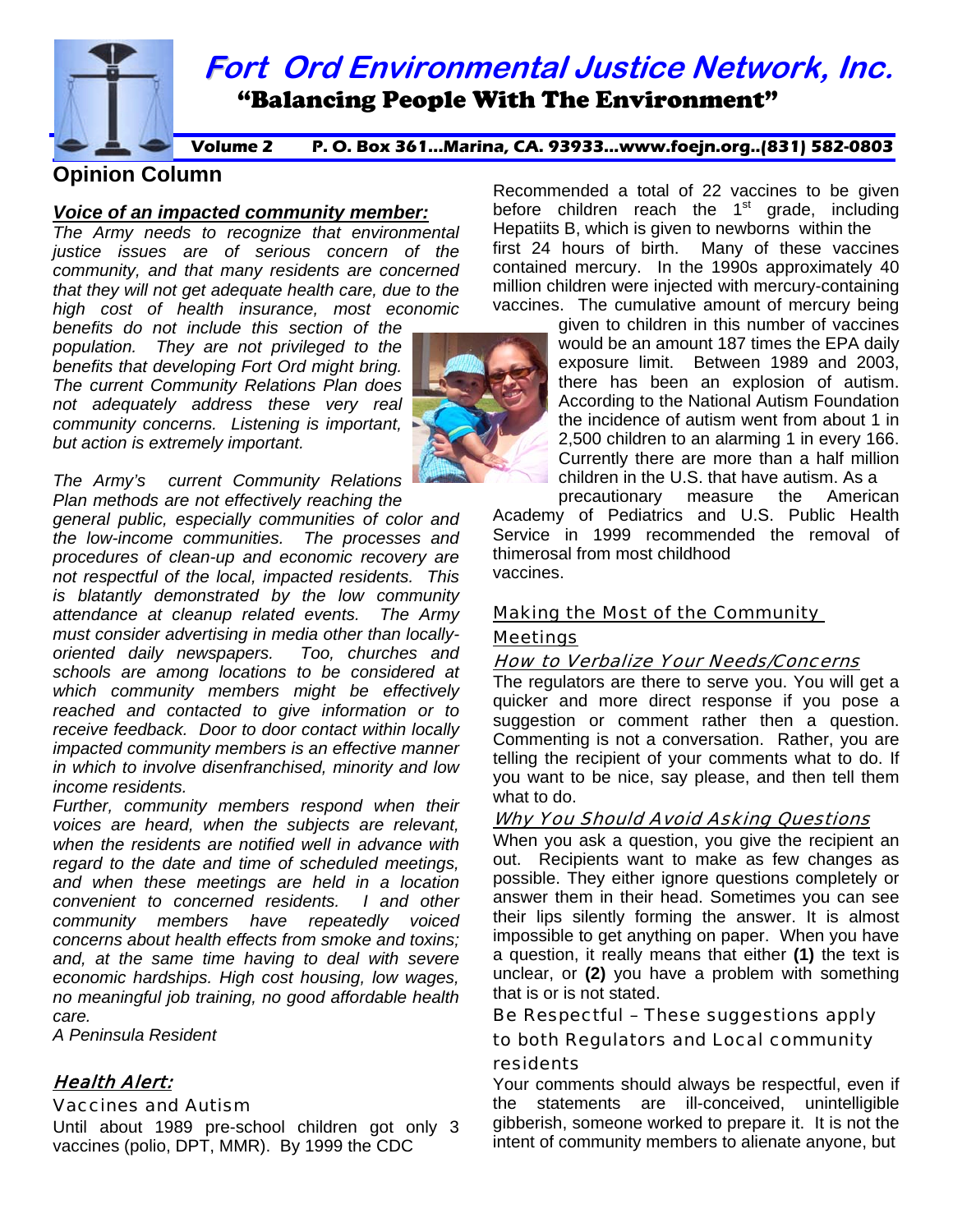

highly technical information need to be presented in laymans language. Those getting paid to represent the impacted community residents should always take the high road on paper and in e-mail. In addition to showing civility, always assume (even if you do not really believe this) that the author's heart is in the right place and that he or she simply needs more information and explanations to understand what you are actually saying or doing. You can then supply the information and, if possible, some immediate actions. Never call anyone's integrity or motives into question. When the impacted residents have to live with real health threats that harm them, their children and other family members, and to look at economic impacts that are putting them in the streets; they need assistance and reasurace that they have a future in their own communities, & that they will be removed out of harms way.

# **ACT NOW !**

**Fortunately, the EPA is** *required* **to hear what the public thinks.** 

**Help us make sure that the EPA knows that Californians want stronger standards to clean up our air, water and other waste, by sending us your written testimony. We'll provide you with talking points and hand deliver your comments to EPA. Ask your friends and family to send in comments as well by forwarding this information.** 

**Take action by visiting the following links:**  [http://www.foejn.org](http://www.foejn.org/) - **Go here to the "suggestion page"; plus, to the link below to register your comments and concerns:** 

[http://www.environmentcalifornia.org/action/clean](http://www.environmentcalifornia.org/action/clean-air/testimony)[air/testimony](http://www.environmentcalifornia.org/action/clean-air/testimony). [http://www.dtsc.ca.gov](http://www.dtsc.ca.gov/). [http://www.mbuapcd.org](http://www.mbuapcd.org/)

#### **Army Community Participation Meeting**

The Army announced two community participation meetings without discussion with FOEJN, which does not give the community ample time to respond or make arrangements to attend. One community meeting is on Carbon Tetrachloride, which is a chemical that is contaminating our groundwater. This chemical was banned because it was found to cause cancer. The Army stored this chemical in drums

which were buried in the ground at Fort Ord. Cleanup efforts are underway and the public should be very concerned that this contaminant is not completely removed and the public is not continually exposed to these toxic vapors. Please call if you need more time to prepare comments and acquire additional information. A public meeting will be held on **June 14, 2006** at 6:00 pm at Stilwell Community Center. The usual public meeting for July 12 was canceled and instead, the Army is proposing a public comment meeting to take place **July 19, 2006** at 6:00 pm at the Stilwell Community Center on Fort Ord.



Join FOEJN in September 24, 2006 for a Community Meeting with Other Environmental Justice Groups, & Media who will be Touring the Country LeVonne Stone, Executive Director FOEJN, P.O. Box 361, Marina, CA 93933 Office: 831-582-0803 - Cell: 277-5241

#### **Special Announcement**

Evan. LeVonne Stone, Exec. Director and staff, Barbara Connolly, Assistant Executive Director, along with Jana, our intern, and Dr. Peter de Fur, FOEJN's Technical Advisor, along with his assistant, Kyle Newman shall make a poster presentation at the 2006 Environmental Protection Agency National Community Involvement Conference and Training event to be held June 27-30, Milwaukee, Wisconsin.